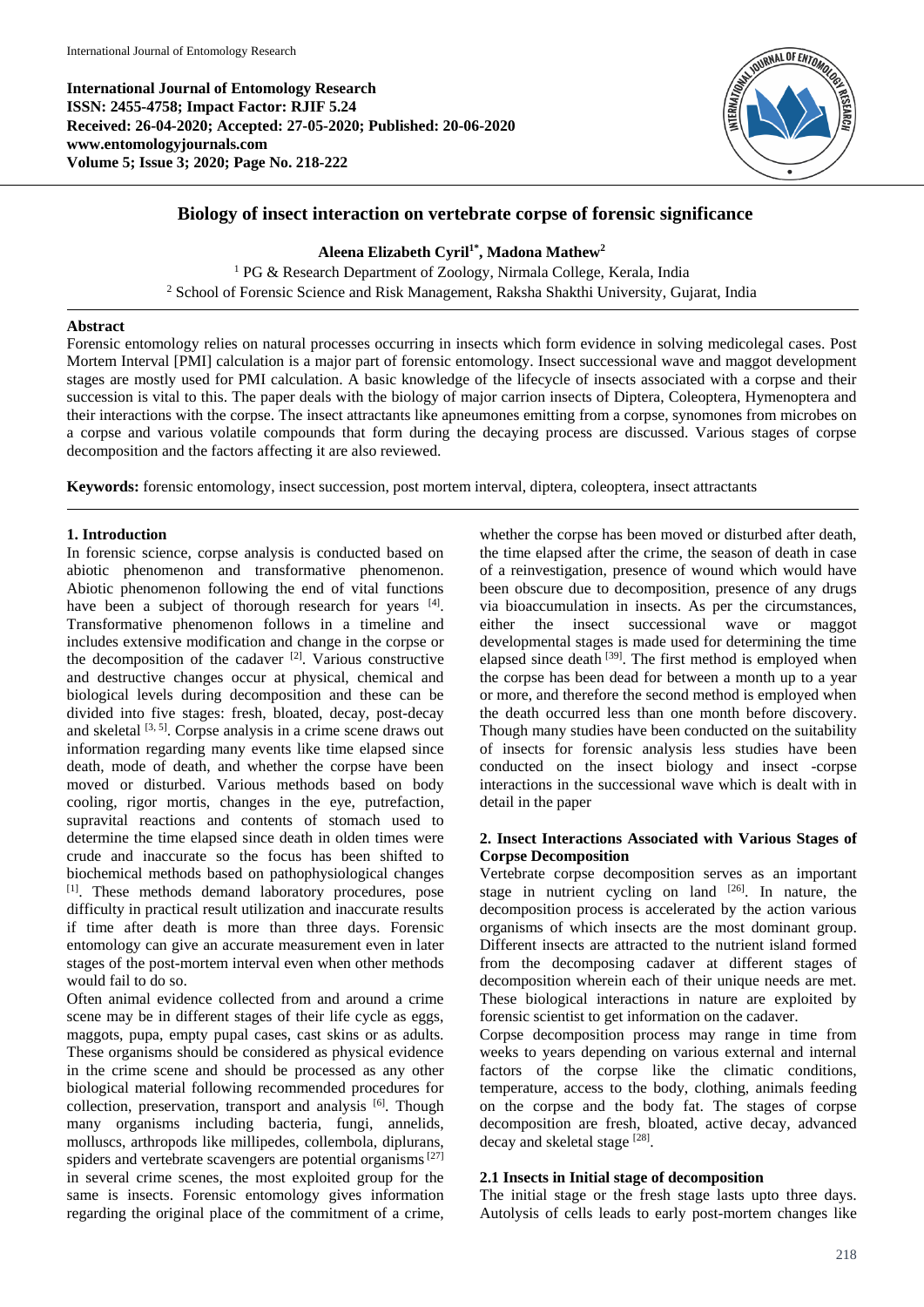algor mortis, rigor mortis and livor mortis <sup>[5]</sup>. There is no strong odour of decomposition in the fresh stage but enough for blow flies (*Calliphoridae*) and flesh flies (*Sarcophagidae*) which are the first insects (Diptera) to arrive in most cases within minutes. Carrions offer a high protein food source for both species of flies which they require for attaining reproductive maturity. Female blow flies lay eggs while flesh flies lay their first instar larva on the carrion since their larva are scavengers. The larva of both species goes through three instars feeding on the flesh and these maggot activities might not be visible from outside [30,31]. The third instar larva is a voracious feeder and seen in aggregation, this is due to clustering of eggs in nutrient-rich spaces and social aggregation which creates a larval mass effect (local heat emission) and accelerated larval growth <sup>[32,33]</sup>. The complete cycle is predictable and may take around three weeks to get completed and if the temperature is low it might take a longer period. After leaving the larval stage, the 'Prepupa' wanders away searching for suitable sites to pupate in the surrounding soil or even hair and clothes of corpse [32]. The newly emerged fly can't fly and they can also be used for PMI estimation. Adult ants (Hymenoptera) may be also seen at this stage of decomposition to feed on the flesh as well as the eggs and larvae of the flies [30].

#### **2.2 Bloating stage entomofaunas**

The Bloat Stage (4-10 days) is the swelling of the body due to accumulation of gases from microbial activity which begins from the stomach and expands all over the body. This accumulation continues till the body collapse followed by the release of the contents outside which renders the surrounding soil alkaline and thus the natural soil fauna leaves area under the body setting stage for the invasion of organisms associated with decomposition. Other changes like marbling, degloving phenomenon, discoloration of the skin is also pronounced in this stage  $[28]$ . The internal temperature of the corpse arises significantly above 50°C and it becomes a distinct habitat with respect to the external environment attracting many insects [5].

Maggots start spreading digestive enzymes, tearing tissues with their hooks in the mouth and spreading bacteria throughout the body. As the rate of decay starts increasing and the smells of the body fluids and pungent smell of ammonia spreads, creating a surge in attracted adult flies along with beetles and mites. Adult and ovipositing individuals of *Calliphoridae, Sarcophagidae* and Muscidae could be seen. Muscidae are considered to arrive at cadavers and carrion just after the blow flies and flesh flies or as primary colonizers in some cases to lay eggs and the larvae feed on dead tissue or on other dipteran larvae [35].

The members of the *Piophilidae* (Skipper flies), and *Fannidae* whose larvae feed on carrion are also occasionally seen during this stage. Species of *Staphylinidae* (rove beetles), *Silphidae* (carrion beetles) and *Cleridae* (Checkered Beetle) including the first species of Coleoptera also arrive which predate on dipteran larva. Beetle species of family Histeridae are often hidden beneath remains. Then parasitoid wasps (Hymenoptera) come and lay their eggs inside dipteran maggots and pupae [36,37].

# **2.3 Active Decay Stage and Insects**

In the active decay (10-20 days) stage, the body turns to be flattened with a creamy consistency flesh, there comes a strong smell of decay and the exposed body parts are black in colour. Liquefaction of soft tissues starts with the presence of froth follows [28] . The body fluid that drains into the soil becomes food for some microorganisms, mites and insects. The number of Dipteran larvae will be maximum at this point often spilling around the body [38]. One of the major indicators for this stage is the mass migration of Dipteran larvae for pupation<sup>[5]</sup>. Adult flies are usually found in fewer numbers and are not usually found to be mating. The first members of *Sepsidae* (ensign flies) arrives and some Coleoptera including rove beetles and *Histeridae* may be present  $^{[5]}$ .

# **2.4 Entomofauna of Advanced Decay Stage**

Around 20 -50 days, the remaining flesh removes off during this time exposing bones and some tough tissues like hair, cartilage are left. The odor of decaying smell or cheesy odor weakens in this stage and a strong smell of butyric acid develops which attracts new organisms. The Cheese fly eats up all the remaining flesh which is moist. Parasitoid wasps, their larvae and predator beetles are present at this stage also. Necrophagous species will arrive to feed on beetles and flies and to consume dead flesh. Rove Beetles are predatory on carrion feeders. Adult *Dermestidae* (skin beetles) may be common, whereas larvae are not usually found. The soil organisms increase in number and diversity during this stage. Another major event is the mass migration of the third instar larva of dipterans for pupation. There is a clear faunal succession of Coleopterans over Dipterans [28,5].

# **2.5 Insects in Dry Decay Stage**

Over 50 days of death, bone exposes and no flesh remains. The highest number of species is noticed at this stage of decay. Animals like Tineid moths arrive to feed on the hair as the body is dry now and mites and collembola arrive to feed on micro-organism like bacteria present. Scarab beetles arrive when the body is totally dry. *Dermestidae* also occur at this stage, where members of *Histeridae* may also arrive to feed on *Dermestidae* larvae. Gradually, soil pH restores and soil fauna like Centipedes, millipedes, isopods, snails and cockroaches are seen around the corpse [7-21] .

# **3. Insects and Carrion cues**

Odours arising from corpse due to microbial action are the major attractants that aids insects to locate the carrion. Sarco-saprophages like *Sarcophagidae, Calliphoridae, Muscidae* and *Dermestidae* feed on decomposing flesh and imbibe in the blood and body fluids. The *Sarcophagidae and Calliphoridae* locate the corpse by apneumones emitted from the corpse that prompt them to adult feeding, mate finding and breeding. Apneumones are made up of a complex of ammonia and Sulphur rich compounds [39]. Oligosulphides and other volatile sulphurous compounds produced by bacterial activity on carcases are known attractants of *Calliphoridae* <sup>[29]</sup>. Gases like methane, ammonia, putrescine and cadaverine along with other chemicals attracts flies to corpses. Bacteria acting on corpse also send signals that attract blowflies. Some of the male dipteran flies use their pheromones to advertise the corpse- a rich protein source- to attract females [39]. Coprophages like *Scarabaeidae, Muscidae* are attracted to herbivores' rumen material. Dermatophages like *Dermestidae, Tineidae* feed on dried skin, hair, ligament and bones. Predaceous species like Histeridae and *Staphylinidae* feed on Dipteran larvae.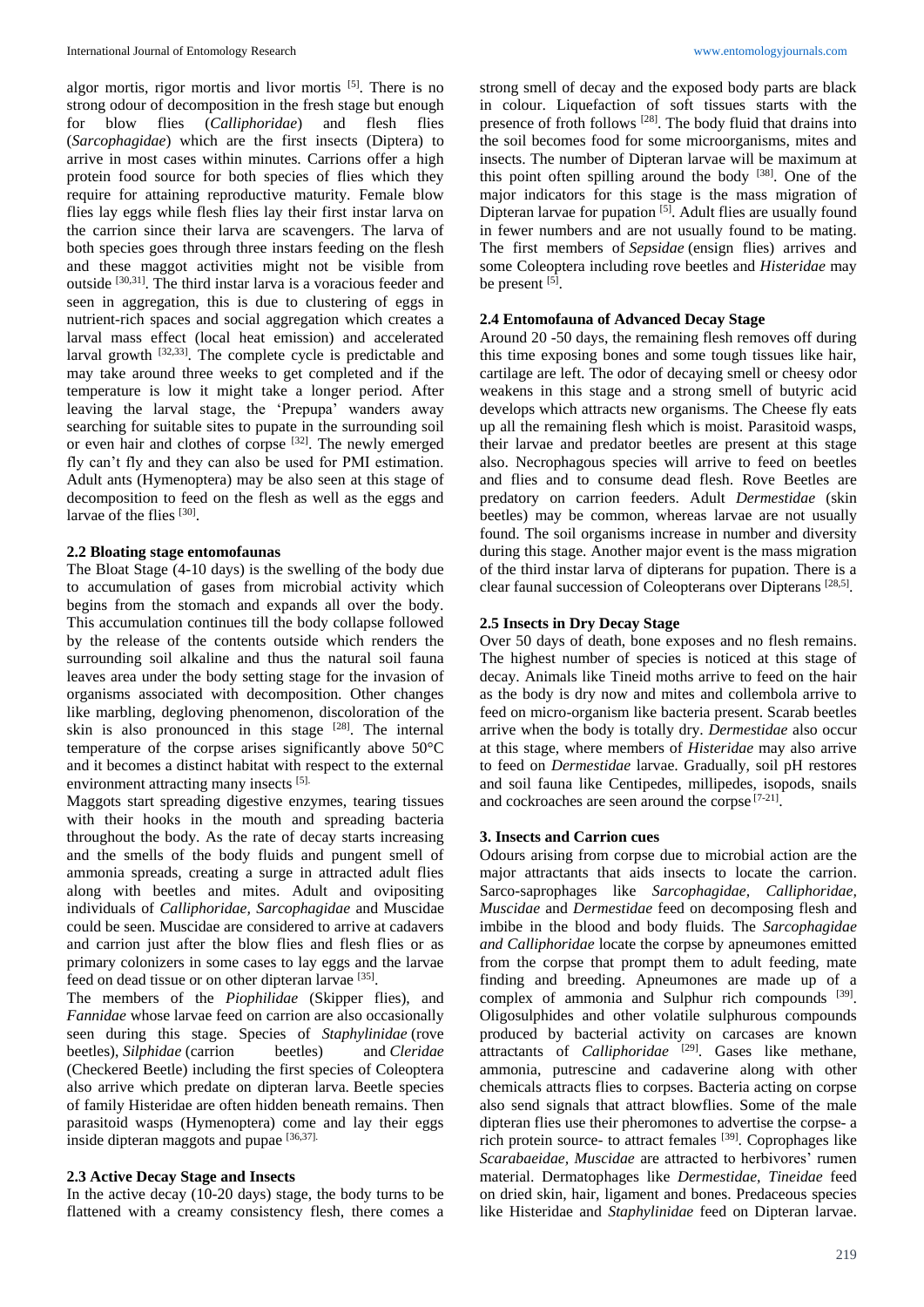Different carrion insects are attracted to various biological, chemical and physical changes the body undergoes in the process of decomposition.

#### **4. Forensic Interpretations Using Entomofauna**

Forensic entomology uses the biology of insects to solve medico-legal cases. Insect successional wave can be used to analyze PMI as various levels of corpse decomposition involve different organisms. Flesh flies and blow flies are among the first insects to colonize on the corpse and have a definite lifecycle. This maggot developmental stages can be utilized to calculate PMI. Migration of dipteran larva for pupation is an indicator of advanced decay stage. Dipterans prefer moist epithelial linings of body openings to lay eggs unless there is the presence of an open wound. So even at stages when body tissue is damaged to such an extent that the wound is undiscoverable, we can locate a wound by looking for the pattern of maggot colonization [5].

Every ecosystem has a distinct and unique fauna, the presence of which can be used to know whether the body has been moved. The nativeness of fauna on a corpse can also give a hint to where the crime occurred. Recovering a Gunshot residue or presence of any toxic substance can be tedious from a decayed body. But since maggots bioaccumulate, they can be ground and analyzed to detect these  $^{[39]}$ .

Wasp host preferences and seasonal occurrences can reveal if the corpse had been disturbed. Foraging behaviour of adult wasps can be used to locate concealed bodies [36]. Muscidae are more attracted to bodies with faecal contamination. Some species of Muscidae colonize wounds of living people. The period of colonization of a wound can be analyzed and this would shed light on whether the person was abused or neglected. High diversity of Muscidae among arthropods are the major ones to get attracted towards the decomposing carrion in rural and forest areas of Central Europe [22, 40].

# **5. Factors Affecting Corpse Decomposition**

The factors affecting the process of decomposition is extremely important in death investigations. These may be intrinsic or extrinsic factors. Intrinsic factors include age, cause of death, the integrity of the corpse etc. In the case of fetuses and newborns, due to the sterile condition of the body, the rate of putrefaction is slower. Obese corpses decompose rapidly due to the excessive fluid found in tissues and since they can retain more heat insect colonization is accelerated [18].

Extrinsic factors include temperature, climate, access to body, clothing, animal predators etc. Temperature is a major factor for bacterial growth, mainly the temperature between 25°C and 35°C. Low temperature slows down the activity of blow-flies and their colonization. High temperature results in large maggot masses on carrion. Mummification of corpse occurs when the body had been exposed to dry and windy climatic conditions. Dryness causes less bacterial growth due to the less availability of the nutrients. If the corpse is in a water environment, decomposition slows down due to the soaking up of tissues  $[22, 18]$ .

Access to the body can limit the number and type of insects getting into the body to feed and lay eggs. Clothing supports cooling of the dead body which speeds up putrefaction process. Clothing also acts as a barrier between the body and insects that might result in the decomposition delay. Darkness, cold, and rain limit the quantity of insects. Fish, crustaceans, aquatic insects and bacteria would be found in a corpse found in water. Similarly, insects getting attracted to dark and light exist, so the light conditions where the body lies is a major factor. Time of death could be altered when Scavengers and carnivores such as wolves, dogs, cats, beetles, and other insects feed on dead bodies. Therefore, the decomposition process speeds up. Corpses having wounds, decompose because of easier insect access [22, 23,18]. Bodies that are covered in pesticides or a neighborhood surrounded in pesticides could also be slow to possess insect colonization, thus slowing down the speed of decomposition. Drugs present in the body can affect the speed of insects degrading the corpse as cocaine sped up and arsenic drugs slows down the degradation. The effects of medicine and toxins also affect on the insect colonization [22, 23] .

# **6. Limitations of Forensic Entomology**

Like any other technique, forensic entomology also has its limitations. When estimating PMI based on the duration of the insect activity with the corpse, each case is unique in presenting variables that may affect the development rate of fly larvae and decomposition rate of the corpse. The variables like include geographical region, temperature, humidity, season and presence of toxins in the corpse must be considered in data analysis for accurate interpretations [15] .

The temperature of the death site is a vital factor  $[14]$ . Extreme temperatures hinder corpse decay and slow down insect development which may lead to false results. Forensic entomology is commonly used when the insects are abundant as in spring, summer, and fall. In winter insects are found less [18] .

If the body was frozen after death for a period before being placed outside, insect interaction starts with the body from the time it was kept outside, so it can be misleading towards the date of crime  $[22]$ . Many insects might be not found if the body is buried deeply. Most insects will reach down to the body even if the corpse is buried. As the main aim of the burying is hiding the corpse, the burying would not be so deep. So, insect evidence can still be used. If the body is wrapped, insect activity might not take place [1]. Insect species, activities, colonization time varies according to the region. The presence of drugs may alter the insect cycle. As many dipteran species possess some resemblance, difficulties in identifying species occurs, particularly during the larval stage. Correct identification can also be support by the introduction of foreign species from all over the  $g$ lobe  $[24]$ .

# **7. Conclusion**

Forensic entomology is preferred for cases where the time since death has exceeded 72hrs and as a feasible technique in comparison to other biochemical, histological or molecular tests [22] .

Insects also can provide other important information a few crime or victim and also about the person's life before death. Insect behaviour also can be helpful in knowing the incidents that happened around the time of death. Forensic entomology has stood for ages as an efficient technique in estimating PMI [Post Mortem Interval] since it relies on the natural action of biological decomposition in the environment. Further studies into the biology and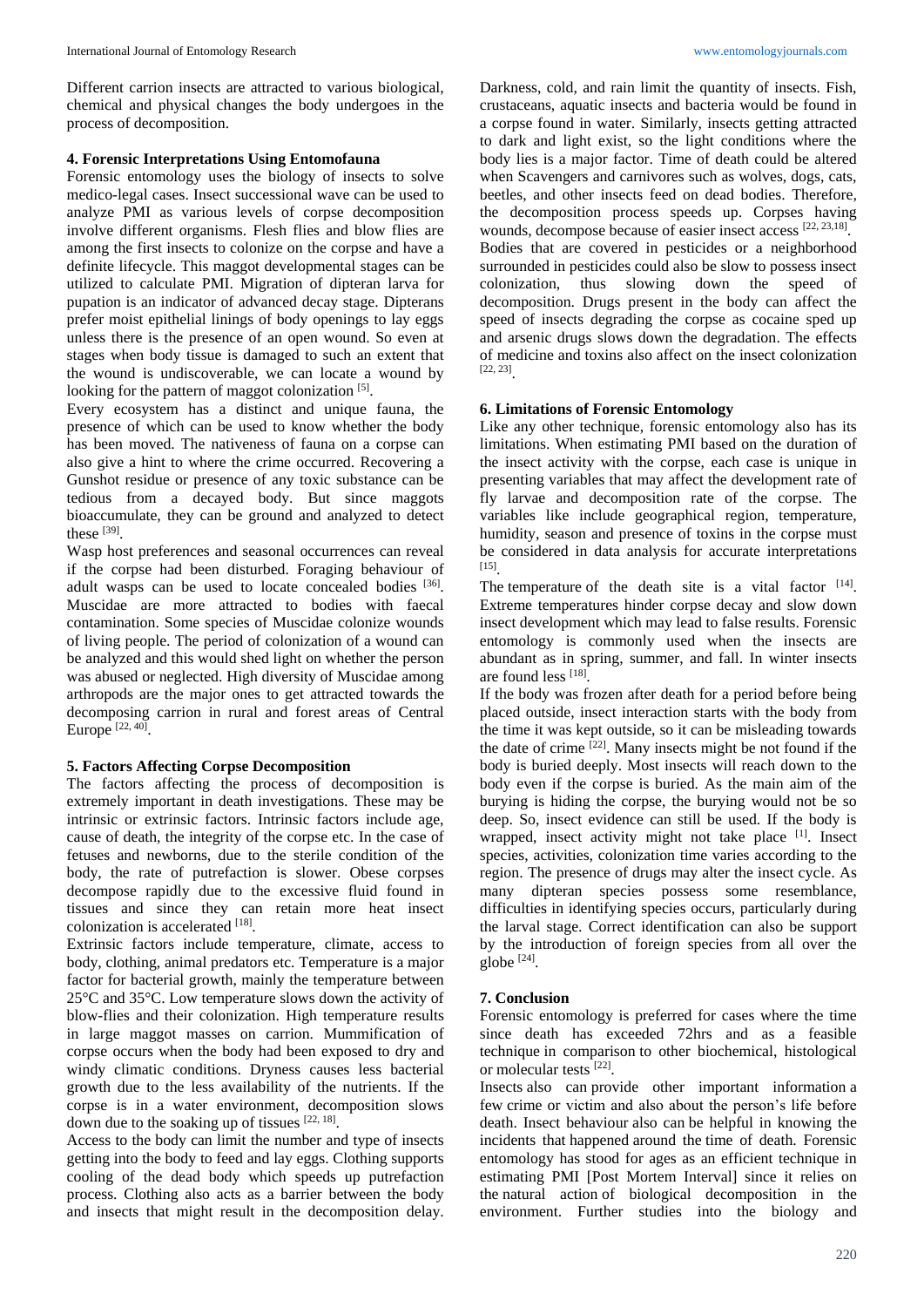interaction of insects with a corpse can increase the estimation accuracy.

#### **8. References**

- 1. Ashima M, Agrawal YK. An overview of methods used for estimation of time since death. Australian Journal of Forensic Sciences. 2011; 43(4):275-285.
- 2. Campobasso CP, Di Vella G, Introna F. Factors affecting decomposition and Diptera colonization. Forensic science international. 2001; 120(1-2):18-27.
- 3. Janaway RC, Percival SL, Wilson AS. Decomposition of Human Remains. In: Microbiology and Aging. Springer, New York, 2009, 313-334.
- 4. Henssge C, Knight B, Krompecher T, Madea B, Nokes L. The Estimation of the Time Since Death in the Early Postmortem Period. CRC Press, Boston, 1995.
- Lee Goff M. Early post-mortem changes and stages of decomposition in exposed cadavers. Exp Appl Acarol. 2009; 49:21-36.
- 6. Primorac D, Schanfield M. Forensic DNA applications: An interdisciplinary perspective. Croat Med J. 2014; 55(4):434-436.
- 7. Anderson GS, VanLaerhoven SL. Initial studies on insect succession on carrion in southwestern British Columbia. Journal of Forensic Science. 1996; 41(4):617-625.
- 8. Anderson GS. Insect succession on carrion and its relationship to determining time of death. Forensic entomology: the utility of arthropods in legal investigations, 2001, 143: 76.
- 9. De Jong GD, Hoback WW. Effect of investigator disturbance in experimental forensic entomology: succession and community composition. Medical and Veterinary Entomology. 2006; 20(2):248-258.
- 10. Carter DO, Yellowlees D, Tibbett M. Cadaver decomposition in terrestrial ecosystems. Naturwissenschaften. 2007; 94(1):12-24.
- 11. Chin HC, Marwi MA, Salleh AFM, Jeffery J, Kurahashi H, Omar B, *et al*. Study of insect succession and rate of decomposition on a partially burned pig carcass in an oil palm plantation in Malaysia. Tropical Biomedicine. 2008; 25(3):202-208.
- 12. Carter DO, Tibbett M. Cadaver decomposition and soil: processes. In Soil analysis in forensic taphonomy. CRC Press. Boca Raton, Florida, 2008, 41-64.
- 13. Byrd JH, Castner JL. Forensic Entomology. The utility of arthropods in legal investigations. CRC Press, Boca Raton, Florida, 2001.
- 14. Catts EP, Goff ML. Forensic entomology in criminal investigations. Annual Review of Entomology, 1992; 37:253-272.
- 15. Catts EP, Haskell NH. Entomology & Death: A Procedural Guide. Joyce's Print Shop. Inc. Clemson, South Carolina, 1990.
- 16. de Carvalho LML, Linhares AX. Seasonality of insect succession and pig carcass decomposition in a natural forest area in southeastern Brazil. Journal of Forensic Science. 2001; 46(3):604-608.
- 17. Carvalho LMLD, Thyssen PJ, Linhares AX, Palhares FABA. checklist of arthropods associated with pig carrion and human corpses in Southeastern Brazil. Memórias do Instituto Oswaldo Cruz. 2000; 95(1):135-138.
- 18. Tyrrell M, Ward MS. The Decomposition of Remains

and the Effect of Decomposition Rates on Volatile Organic Chemicals (VOC's) Released, 2011.

- 19. Jirón LF, Cartín VM. Insect succession in the decomposition of a mammal in Costa Rica. J New York Entomol Soc. 1981; 89:158-165.
- 20. Nuorteva P Sarcosaprophagous insects as forensic indicators. In CG Tedeschi, WG Eckert & LG Tedeschi (eds), Forensic Medicine: A Study in Trauma and Environmental Hazards*,* Vol. II, WB Saunders, New York, 1977, 1072-1095.
- 21. Payne JA. A summer carrion study of the baby pig *Sus scrofa* Linnaeus. Ecology. 1965; 46:592-602.
- 22. Smith KGV. A Manual of Forensic Entomology*,* Cornell University Press, Ithaca, 1986, 205.
- 23. Campobasso CP, Di Vella G, Introna F. Factors affecting decomposition and Diptera colonization. Forensic science international. 2001; 120(1-2):18-27.
- 24. Amendt J, Richards CS, Campobasso CP, Zehner R, Hall MJ. Forensic entomology: applications and limitations. Forensic science, medicine, and pathology. 2011; 7(4): 379-392.
- 25. Anderson GS. The use of insects to determine time of decapitation: a case study from British Columbia. J Forensic Sci 1997; 42:947-950.
- 26. Metcalf JL, Xu ZZ, Weiss S, La S, Van Treuren W, Hyde ER, Haarmann D, *et al*. Microbial community assembly and metabolic function during mammalian corpse decomposition. Science. 2016; 351(6269):158- 162.
- 27. Czepiel-Mil KATARZYNA, Stryjecki R, Listos P, Kowalczyk-Pecka DANUTA, Wydra K, Sudak J. Succession pattern of invertebrates on an unburied corpse of a cat suffering from cancer: A case study. Med. Weter. 2020; 76(4):232-237.
- 28. Hau TC, Hamzah NH, Lian HH, Hamzah SPAA. Decomposition process and post mortem changes. Sains Malaysiana. 2014; 43(12):1873-1882.
- 29. Johansen H, Solum M, Knudsen GK, Hågvar EB, Norli HR, Aak A, *et al*. Blow fly responses to semiochemicals produced by decaying carcasses. Medical and Veterinary Entomology. 2013; 28(1):26- 34.
- 30. Rivers DB, Dahlem GA. Biology, taxonomy, and natural history of forensically important insects. The Science of Forensic Entomology. Hoboken, USA, 2014, 69.
- 31. Shah B, Kha IA, Ahmed N. Study on the biology of blowfly and the food consumption of blowfly maggots. Journal of Entomology and Zoology Studies. 2015; 3(3):321-323.
- 32. Jame SH, Nordby JJ. Forensic science: an introduction to scientific and investigative techniques. CRC press. Boca Raton, Washington, 2002.
- 33. Fouche Q, Hedouin V, Charabidze D. Communication in necrophagous Diptera larvae: interspecific effect of cues left behind by maggots and implications in their aggregation. Scientific reports. 2018; 8(1):1-8.
- 34. Martinez E, Duque P, Wolff M. Succession pattern of carrion-feeding insects in Paramo, Colombia. Forensic Science International. 2007; 166(2-3):182-189.
- 35. Grzywacz A, Hall MJ, Pape T, Szpil K. Muscidae (Diptera) of forensic importance—an identification key